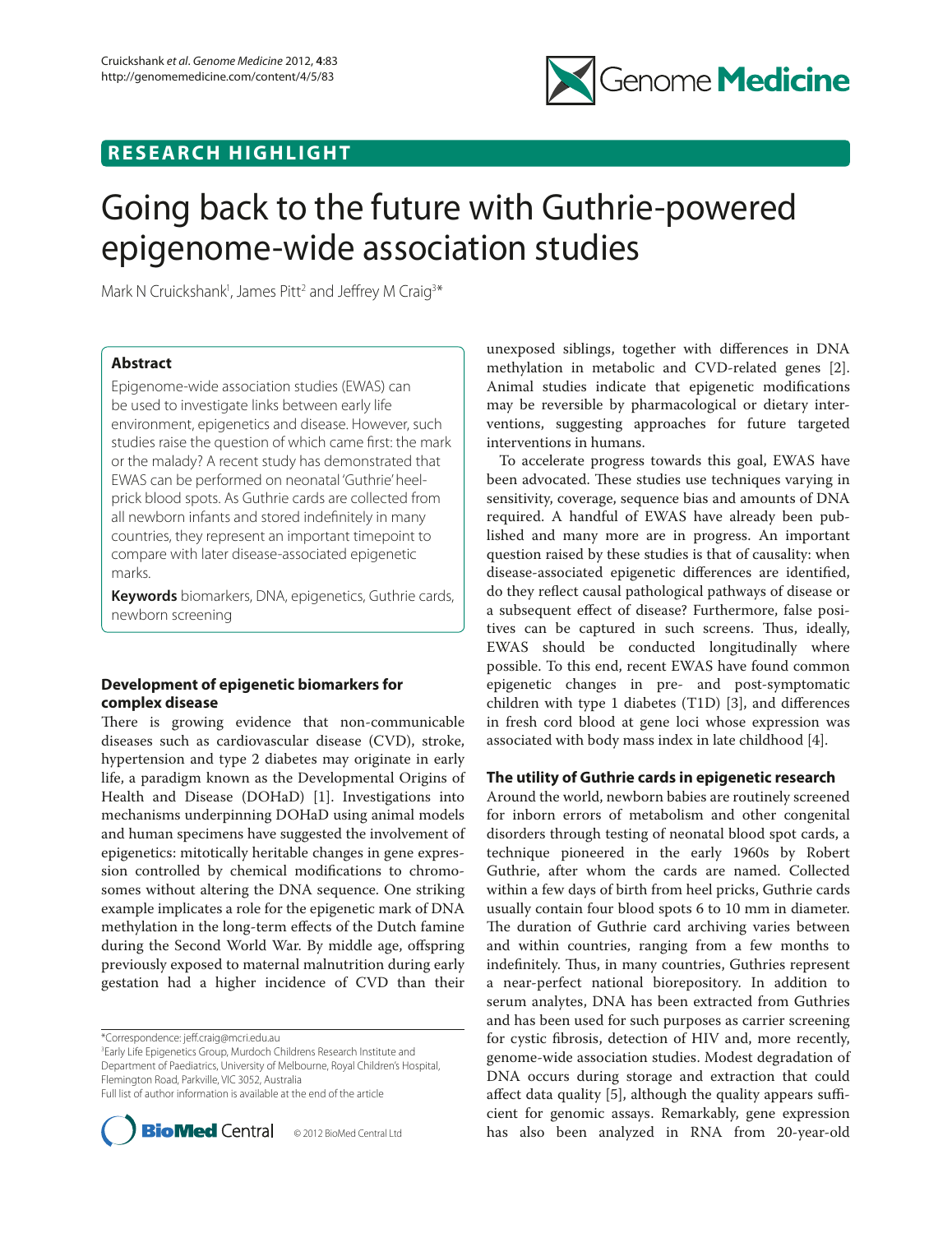Guthries [6]. As for the epigenetic regulators of gene expression, it has been shown that DNA methylation can be analyzed at individual genes using the widely used technique of bisulfite conversion, which converts methylation differences to sequence differences [7]; this has been applied to Guthrie-based methylation screening of the *FMR1* (fragile X mental retardation 1) gene to predict cognitive impairment in individuals with fragile X syndrome [5].

A recent paper by Beyan and colleagues [8] has now taken this one stage further, conducting a proof-ofprinciple epigenome-wide pilot study using Guthrie card methylomics. On average, 200 ng of DNA from each 6 mm-diameter Guthrie spot was extracted and used in two methods of genome-scale methylation profiling: one array-based, the other based on immunoprecipitation of methylated DNA followed by high-throughput sequencing. For the array-based method, DNA was extracted from 10-year-old Guthries and compared with fresh blood and sperm from unrelated individuals. This approach identified tissue-specific differentially methylated regions between sperm and blood. There was an excellent genome-wide correlation between archived Guthrie DNA and fresh blood, but a weaker correlation for the subset of regions showing small (<20%) differences in methylation between the two tissues. No comparisons were reported between fresh and aged DNA from the same individual, which would have been an ideal control for the effect of storage of Guthries on measurement of DNA methylation. This represents an important caveat of the present study. For the immunoprecipitation-based method, which usually requires 2 µg of DNA, the method was adapted to work with 200 ng. The team then attempted to define the regions of the genome that differed between individuals but remained constant from birth to 3 years of age. This was an important comparison because it has been proposed that such 'metastable epialleles' are influenced by environmental and stochastic factors *in utero*, remain constant thereafter, and can act as stable biomarkers for disease risk [9]. For this, the team was careful to exclude genomic regions for which genetic heterogeneity could influence epigenetic variation and focused on clusters of variable, stable regions. Unfortunately, due to the low DNA yields, the longitudinal comparisons were limited to the array-based technique at birth and the immunoprecipitation-based technique at 3 years of age. Nevertheless, up to a dozen metastable epialleles were identified, two of which had previously been associated with human disease.

## **Where do EWAS go from here?**

The study of Beyan *et al.* highlights the utility of Guthries for longitudinal EWAS in which retrospective casecontrol studies can produce data more quickly and cheaply than birth cohort studies. However, the latter are designed to collect data on maternal exposures with minimal recall bias, which is not possible in retrospective studies. Furthermore, it is likely that a portion of the epigenome is still susceptible to environmental and stochastic influences in early postnatal life, making a case for repeat sampling. One disadvantage of using whole blood is that methylation levels represent an average of the levels in each of its component cell types, the proportion of which may change over time. However, if the early environment leaves an epigenetic legacy in multiple tissues, this will be a minor issue.

Future longitudinal EWAS (Figure 1) will need to be sufficiently powered to detect disease-associated 'epialleles' in contrast to the pilot study of Beyan and colleagues, which was designed to detect large methylation differences ( $>20\%$ ) in a small number of comparisons (n = 3 individuals). The group previously compared methylation profiles of 15 monozygotic twin (MZ) pairs discordant for T1D, identifying 132 T1D-associated methylation variants with within-pair methylation discordance of 0.1 to 6.6%. Cross-cohort validation was performed with four additional T1D-discordant MZ twins and the temporal origin of T1D-associated methylation differences were assessed with blood sampled from seven children with T1D before and after presentation, the latter using profiles from the same individuals positive for diabetesassociated auto-antibodies but negative for typical symptoms of T1D [3]. Another recent study looked for methylation events that co-varied with body mass index at two time points in 74 individuals [9]. Although different techniques were used, importantly, both of these studies used the same array platform at each time point.

It is also worth noting that there may be ethical barriers to longitudinal EWAS, as the use of Guthries without consent has been a major issue in some locations [10]. Currently, cards can be used for limited forensic purposes and de-identified in research. But should consent always be sought for use of Guthries in epigenetic research? Research studies using small numbers of samples are not generally problematic because it is easy to get consent from the individuals or parents. However, studies requiring large numbers of samples, such as well-powered EWAS, are a problem because it may not be practical to obtain consent from all the individuals involved. Newborn infant screening programs have recognized these ethical issues and parents are presently better informed about potential uses of stored Guthries, with some programs having introduced a consent process for future de-identified research.

## **Conclusions**

Beyan and colleagues have shown that it is possible to perform longitudinal EWAS starting with blood samples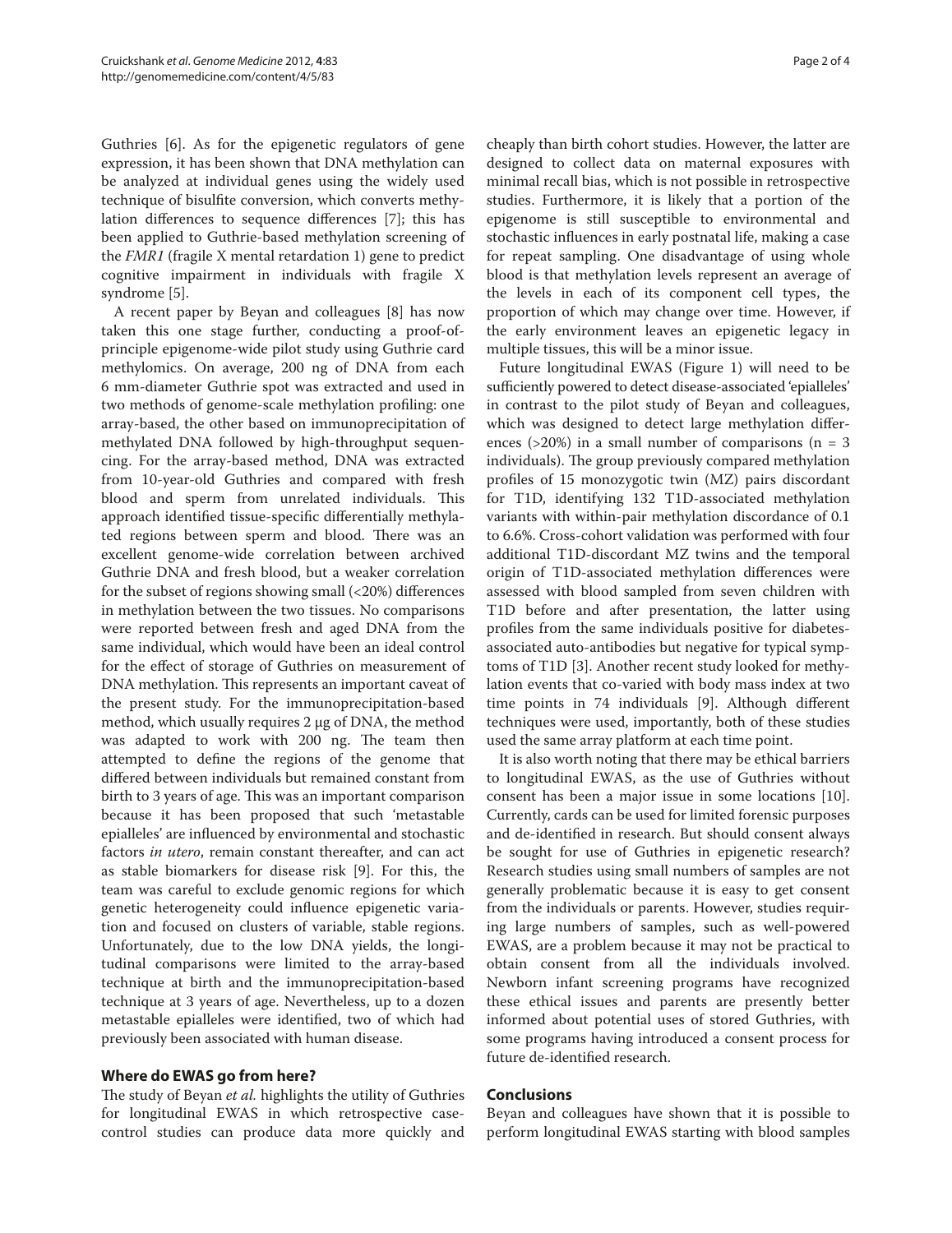

from cases and controls after disease presentation and adding in blood samples obtained from Guthries at birth (Figure 1), a feat only previously achievable (in reverse order) through large birth cohort studies. Limitations that still need to be overcome include optimization of the amount and quality of DNA extracted from Guthries, identification of any technical artifacts associated with long term storage, an increase in study power and overcoming ethical barriers. In addition, longitudinal birth cohort studies should aim to sample at multiple time points to determine which disease-related epigenetic changes are present at birth and which develop after birth in response to postnatal environmental exposures. Nevertheless, the central message of the paper by Beyan and colleagues is that we now have another arrow in our quiver with which to reach the ultimate target of EWAS: to discover early, reversible biomarkers for human disease. We should move forward in an ethically responsible manner.

#### **Abbreviations**

CVD, cardiovascular disease; DOHaD, Developmental Origins of Health and Disease; EWAS, epigenome-wide association study; MZ, monozygotic twins.

#### **Competing interests**

MC and JMC are currently performing EWAS with DNA from Guthrie cards.

#### **Acknowledgements**

We thank Dr David Godler for providing access to his manuscript in press, Dr Rony Duncan and Ms Leah Morenos for critical review of the manuscript, the Murdoch Childrens Research Institute for funding and the Victorian Government's Operational Infrastructure Support Program.

#### **Author details**

1 Division of Leukaemia and Cancer Research, Telethon Institute for Child Health Research, Centre for Child Health, University of Western Australia, WA, Australia. 2 Victorian Clinical Genetics Services, Murdoch Children's Research Institute, Royal Children's Hospital, VIC, Australia. 3 Early Life Epigenetics Group, Murdoch Children's Research Institute and Department of Paediatrics, University of Melbourne, Royal Children's Hospital, Melbourne, VIC, Australia.

#### Published: 30 October 2012

#### **References**

- 1. Gluckman PD, Hanson MA, Buklijas T: A conceptual framework for the developmental origins of health and disease. *J Dev Orig Health Dis* 2010, 1:6-18.
- 2. Tobi EW, Lumey LH, Talens RP, Kremer D, Putter H, Stein AD, Slagboom PE, Heijmans BT: DNA methylation differences after exposure to prenatal famine are common and timing- and sex-specific. *Hum Mol Genet* 2009, 18:4046-4053.
- 3. Rakyan VK, Beyan H, Down TA, Hawa MI, Maslau S, Aden D, Daunay A, Busato F, Mein CA, Manfras B, Dias KR, Bell CG, Tost J, Boehm BO, Beck S, Leslie RD: Identification of type 1 diabetes-associated DNA methylation variable positions that precede disease diagnosis. *PLoS Genet* 2011, 7:e1002300.
- Relton CL, Groom A, St Pourcain B, Sayers AE, Swan DC, Embleton ND, Pearce MS, Ring SM, Northstone K, Tobias JH, Trakalo J, Ness AR, Shaheen SO, Davey Smith G: DNA methylation patterns in cord blood DNA and body size in childhood. *PloS One* 2012, 7:e31821.
- 5. Inaba Y, Herlihy AS, Schwartz CE, Skinner C, Bui QM, Cobb J, Shi EZ, Francis D, Arvaj A, Amor DJ, Pope K, Wotton T, Cohen J, Hewitt JK, Hagerman RJ,